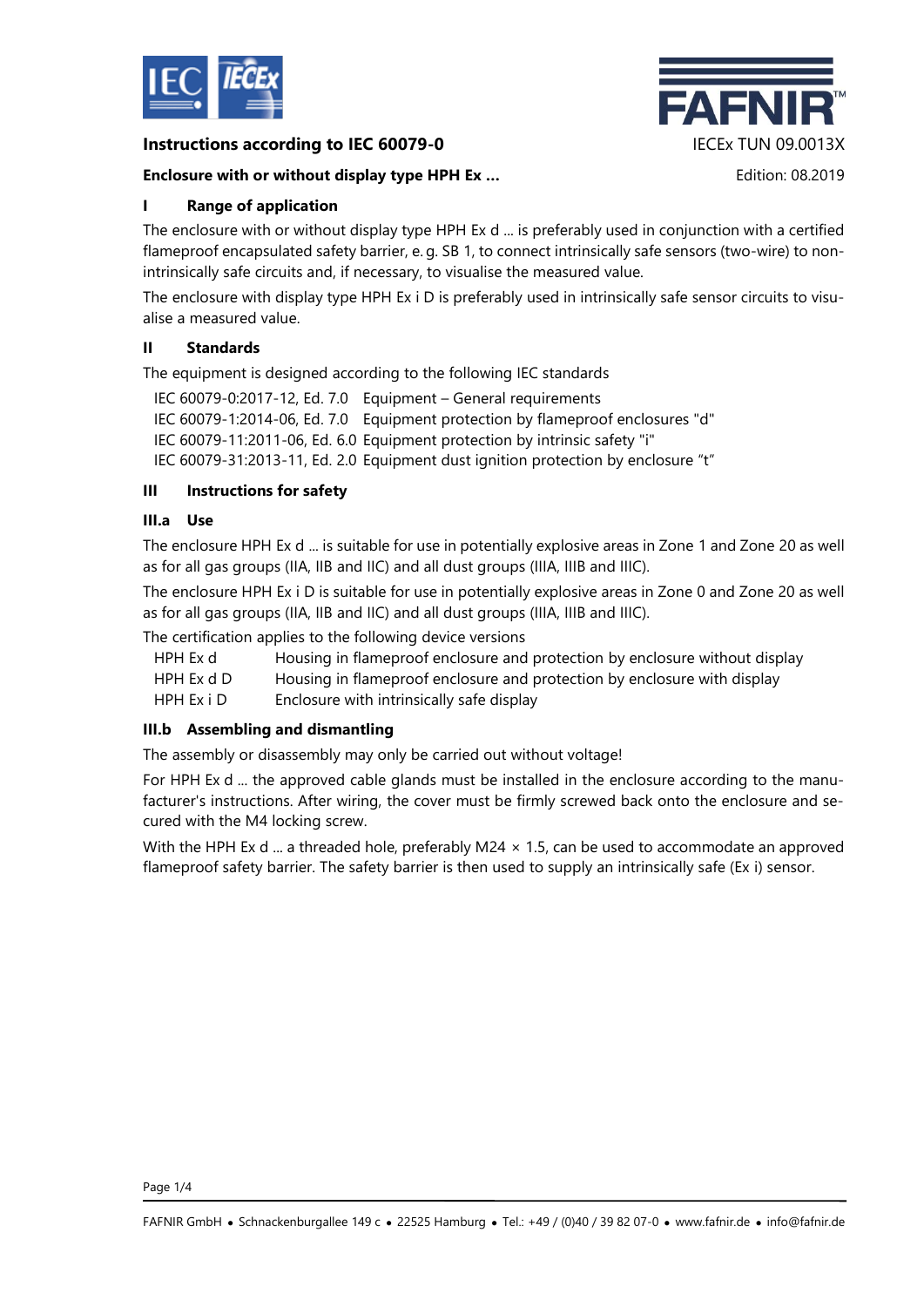



### **III.c Installation**

The wiring may only be carried out without voltage. Special regulations such as IEC 60079-14 or the local installation regulations must be observed.

To ensure that the flameproof enclosure of the HPH Ex d ... is maintained, the cable entries or entries for conduits must be approved in accordance with IEC 60079-1. Two threaded holes are available for this purpose. Possible threads are:

M16 × 1.5; M20 × 1.5; M24 × 1.5; M25 × 1.5; G 3/8; 1/2" NPT; 3/4" NPT

Ensure that the threads are in perfect condition.

A PA connection terminal is provided for integrating the equipment into the equipotential bonding system.

General information (see also IEC 60079-14:2013, clause 6.4.1):

Metallic enclosures of intrinsically safe or energy-limited apparatus need not be connected to the equipotential bonding system, unless required by the apparatus documentation or to prevent accumulation of static charge.

### **III.d Adjustment**

For the operation of the apparatus, no Ex-relevant adjustments are necessary.

### **III.e Putting into service**

Before putting into service, all devices must be checked for correct connection and installation. The electrical supply, including the connected devices, must be checked.

#### **III.f Maintenance, overhaul and repair**

The apparatus is generally maintenance-free. In the case of a defect, this must be returned to the manufacturer or one of its representatives.

Repairs to the enclosure HPH Ex d ... may only be carried out by the manufacturer.

If the HPH Ex i D version is installed in a plastic enclosure, it may only be cleaned with a damp cloth to minimise the risk of ignition due to electrostatic charging.

The HPH Ex i D complies with the dielectric strength requirements between the intrinsically safe circuit and a metallic chassis of the display with 500  $V_{AC}$  according to IEC 60079-11, clause 6.3.13.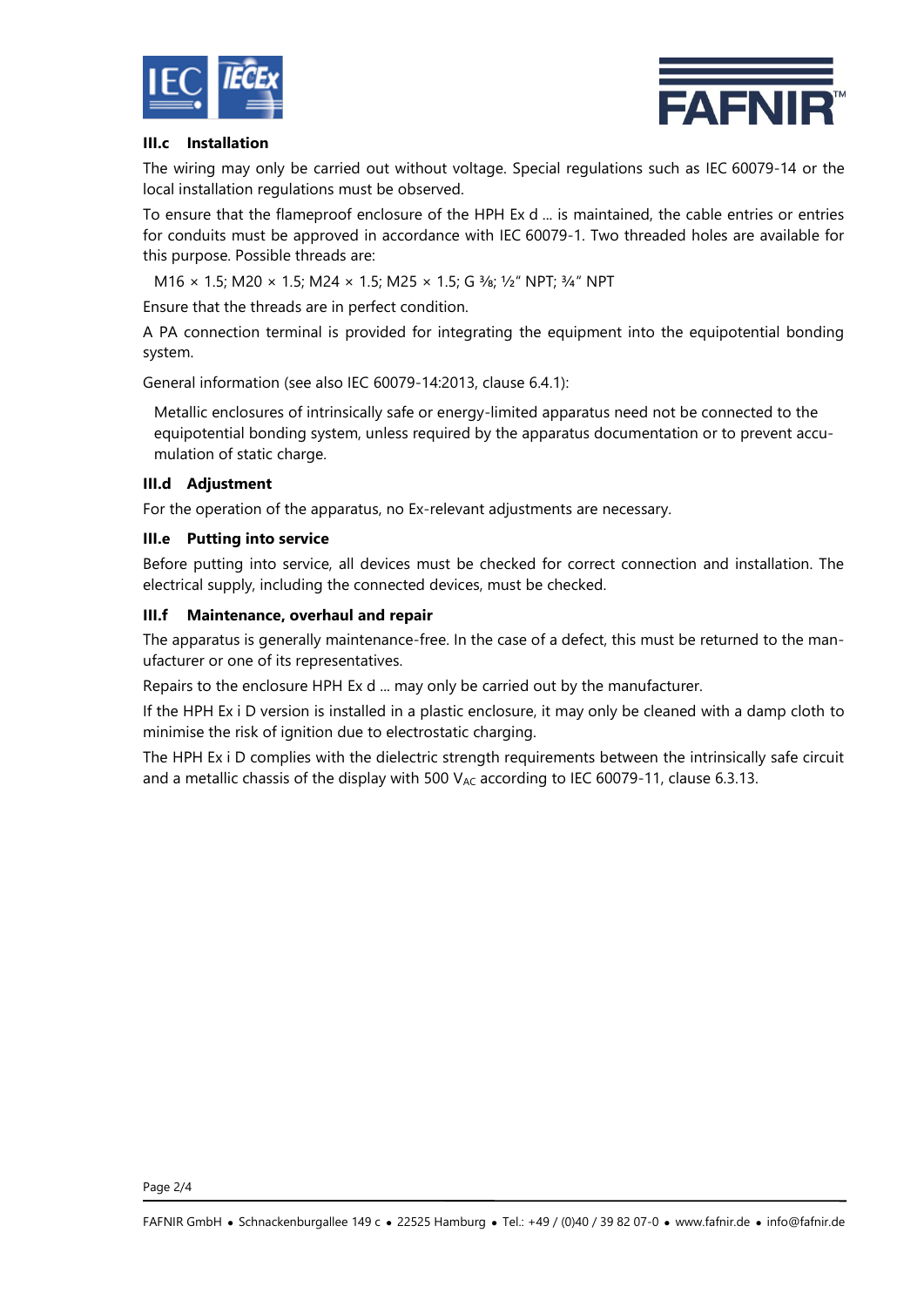



### **IV Equipment marking**

- 1 Manufacturer: FAFNIR GmbH, 22525 Hamburg
- 2 Type designation: HPH Ex …
- 3 Certificate number: IECEx TUN 09.0013X

|   |                  | <u>HPH Ex d :</u>                              | <u>HPH Ex i D:</u>                                                              |
|---|------------------|------------------------------------------------|---------------------------------------------------------------------------------|
| 4 | Ex marking:      | Ex db IIC T6T4 Gb                              | Ex ia IIC T6T4 Ga                                                               |
|   |                  | Ex ta IIIC T100 °C Da                          | Ex ia IIIC T125 °C Da                                                           |
| 5 | Technical data:  | See instructions for technical data            |                                                                                 |
| 6 | Warning marking: | WARNING - DO NOT OPEN<br><b>WHEN ENERGIZED</b> | *WARNING - Potential electro-<br>static charging hazard - See in-<br>structions |

# **V Technical data**

The following electrical values are specified:

|         | <b>HPH Ex d</b>                            | HPH Ex d D              | <b>HPH Ex i D</b>       |
|---------|--------------------------------------------|-------------------------|-------------------------|
| Voltage | $U = 12 V$ 26 V                            | $U = 16 V_{\dots} 29 V$ | $U_i = 30 V$            |
| Current | 4 mA  20 mA (Error mode: 3.6 mA / 21.5 mA) |                         | $t_i = 200$ mA / 100 mA |
| Power   |                                            |                         | $P_i = 1 W$             |

Table V.a: Electrical values of the subtypes

The external capacitance and inductance of the type HPH Ex i D are as follows

| Inner inductance  |  | $L_i \leq 250 \mu H$ |
|-------------------|--|----------------------|
| Inner capacitance |  | $C_i \leq 25$ nF     |

For use in potentially explosive atmospheres, the maximum temperatures, depending on the temperature class and the equipment protection level, can be found in the following tables.

#### *HPH Ex d …*

| <b>Temperature class</b>             | <b>Ambient temperature T<sub>a</sub></b> |  |
|--------------------------------------|------------------------------------------|--|
| <b>Equipment protection level Gb</b> |                                          |  |
| Т6                                   | $-40$ °C $$ +50 °C $-$                   |  |
| T5                                   | $-40$ °C $+65$ °C                        |  |
| T4, T3, T2, T1                       | $-40 °C + 85 °C$                         |  |

Table V.b: Temperatures of the flameproof enclosure in potentially explosive gas atmospheres

| <b>Maximum surface temperature</b>   |                  |                                          |  |
|--------------------------------------|------------------|------------------------------------------|--|
| dust layer $\leq$ 5 mm               | Immersed in dust | <b>Ambient temperature T<sub>a</sub></b> |  |
| <b>Equipment protection level Da</b> |                  |                                          |  |
| $T_a + 15 °C$                        |                  | $-40 °C + 85 °C$                         |  |

Table V.c: Temperatures of the flameproof enclosure in potentially explosive dust atmospheres

l

<sup>\*</sup> The warning marking is only used if type HPH Ex i D is mounted in a plastic enclosure.

 $+$  The permissible input current I<sub>i</sub> depends on the ambient temperature T<sub>a</sub>

Page 3/4